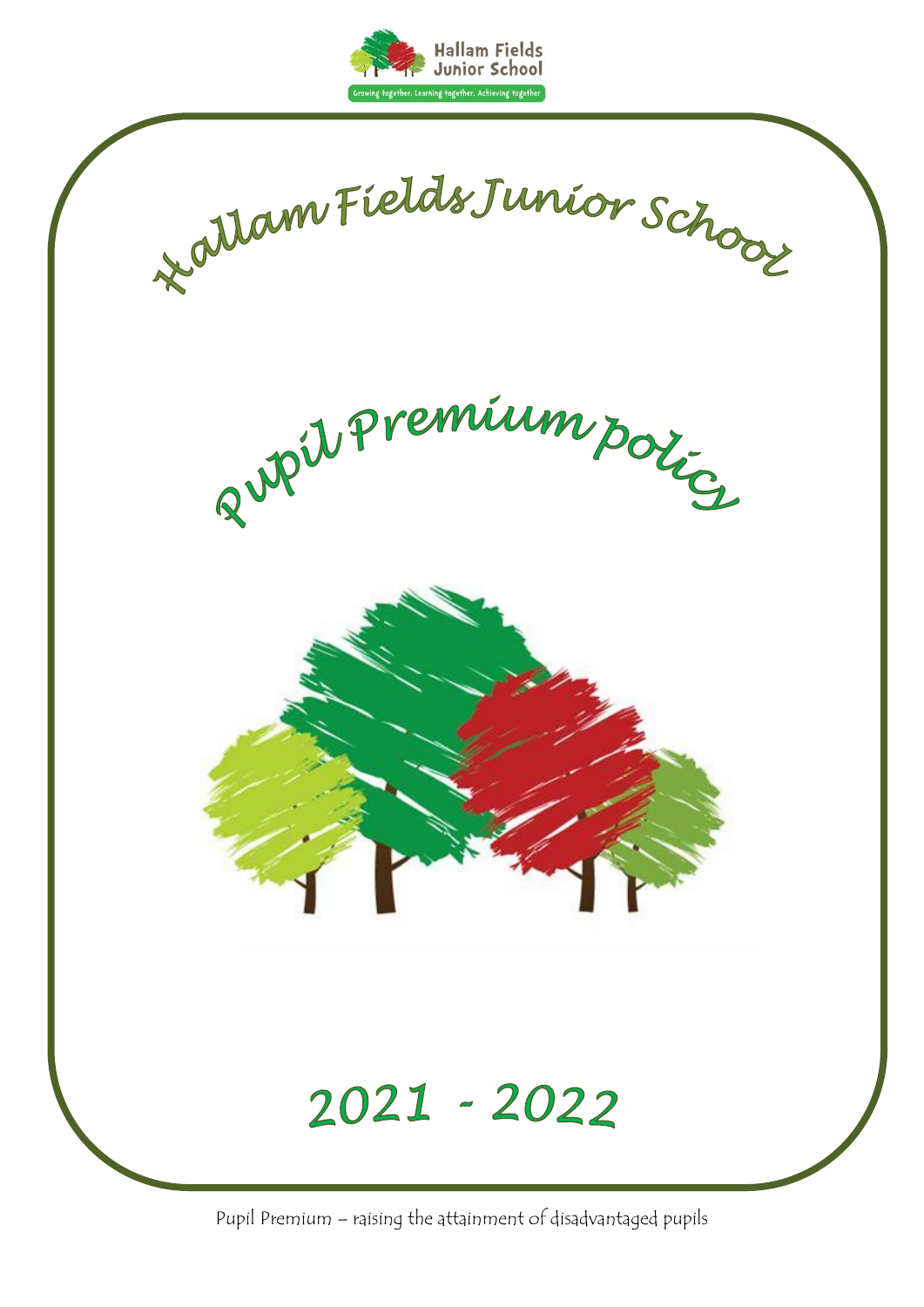

At Hallam Fields, we value the opportunities for us to 'Grow together, learn together and achieve together! We aim to make all of our pupils confident, happy and motivated with a love of learning by providing a safe and welcoming environment, both indoors and outdoors, where our children can be challenged to do their best. We have high expectations of behaviour and achievement, recognising that all of our children bring something unique to the Hallam Fields team. Independence and collaboration are encouraged in equal parts and the whole school community is important in making this happen.

## Our aim

At Hallam Fields, we want children to be able to succeed and reach their potential regardless of background. Approximately 33% of our children attract Pupil Premium funding and this policy outlines how we will ensure it is spent to maximum effect.

## **Background**

The Pupil Premium Grant was introduced in April 2011 by the Government to provide additional funding to address the gap in educational attainment and long-term economic well-being between socially disadvantaged children and young people compared to their peers. The reasons for this correlation are complex and no actual causal relationship has been proven. It was originally allocated to children from low-income families, who were known to be eligible for Free School Meals, and children who had been looked after continuously for more than six months. Eligibility for the Pupil Premium funding for 2012-2013 was extended to pupils who have been eligible for Free School Meals at any point in the last six years (known as the Ever 6 Free School Meals measure).

Schools also receive funding for children who have been adopted and a smaller amount for the children of service personnel.

| Disadvantaged pupils                                                  | Pupil premium per pupil |
|-----------------------------------------------------------------------|-------------------------|
| Pupils in year groups reception to year 6 recorded FSM                | £1,345                  |
| Pupils in year groups reception to year 6 recorded as Ever 6 FSM      | £1,345                  |
| Looked-after children (LAC) defined in the Children Act 1989 as       | €2,345                  |
| one who is in the care of, or provided with accommodation by, an      |                         |
| English local authority                                               |                         |
| Children who have ceased to be looked after by a local authority in   | €2,345                  |
| England and Wales because of adoption, a special quardianship         |                         |
| order, a child arrangements order or a residence order                |                         |
| Service children                                                      |                         |
| Pupils in year groups reception to year 11 recorded as Ever 5 Service | E310                    |
| Child or in receipt of a child pension from the Ministry of Defence   |                         |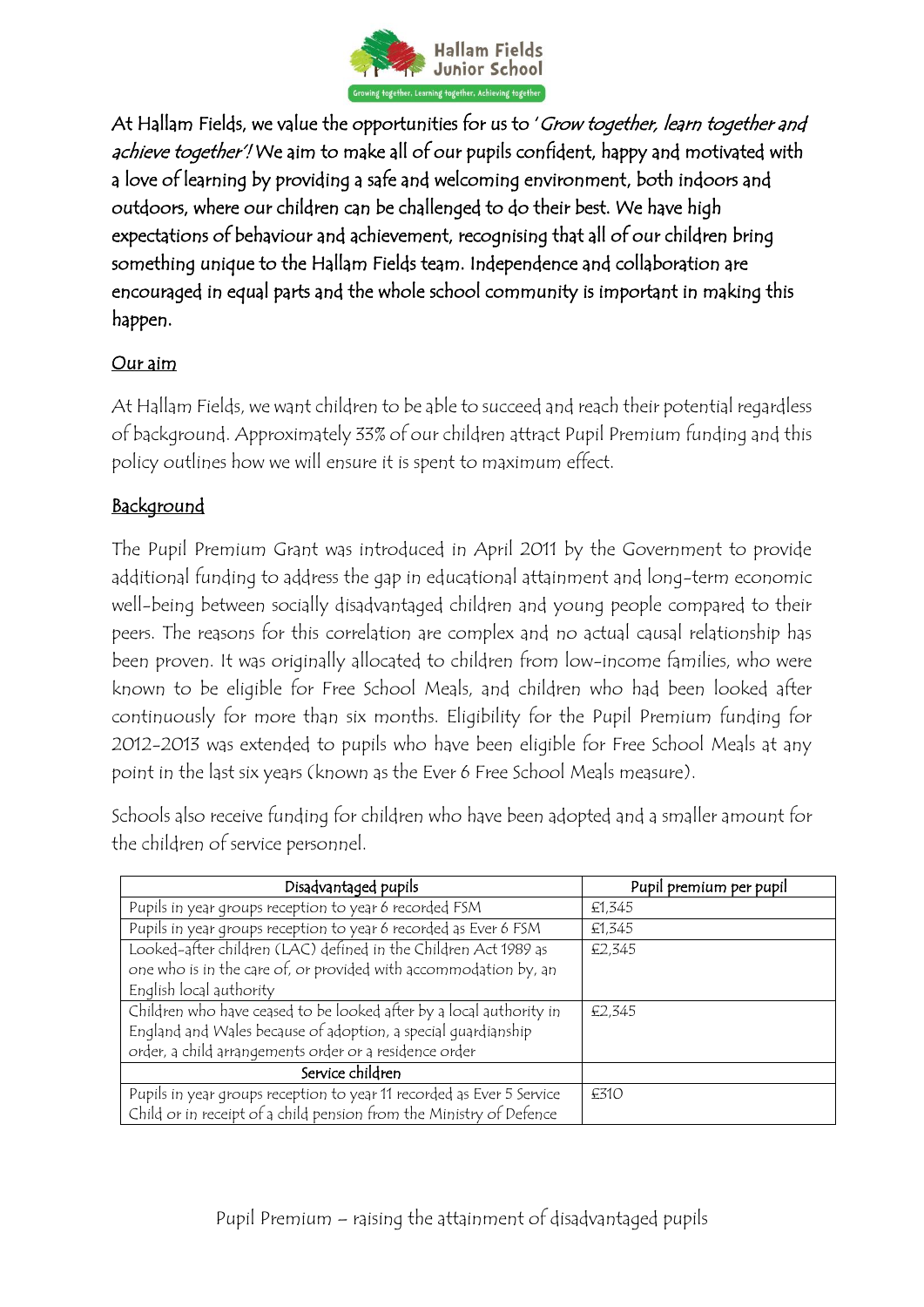

## **Context**

When making decisions about using Pupil Premium funding it is important to consider the context of the school and subsequent challenges faced. The Covid 19 pandemic has created further barriers for some of our children and families and these are all considered when making decisions about the spending of the funding. Common barriers for Free School Meals children can be:

- o Less support at home
- o Weak language and communication skills
- o Lack of confidence
- o More frequent behaviour difficulties
- o Attendance and punctuality issues

There may also be complex family situations that prevent children from flourishing. The challenges are varied and there is no 'one size fits all' approach.

Schools are free to spend the Pupil Premium as they see fit. However, we will be accountable for how we have used the additional funding to support pupils eligible for the Pupil Premium Grant through:

- o National performance data which compares disadvantaged pupils with their peers
- o The Ofsted inspection framework, under which inspectors focus on the attainment of pupil groups, in particular those pupils who receive Pupil Premium funding.
- o The reports for parents that we publish on the school website.

In making provision for socially disadvantaged pupils, we recognise that not all pupils who are eligible for free school meals, or who have been eligible in the last six years, are socially disadvantaged and further, some children who experience disadvantaged backgrounds are not eligible for free school meals and thereby do not attract Pupil Premium funding.

At Hallam Fields, we will ensure that all pupils will receive the highest quality of personalised provision that helps them to thrive regardless of their status as disadvantaged or nondisadvantaged.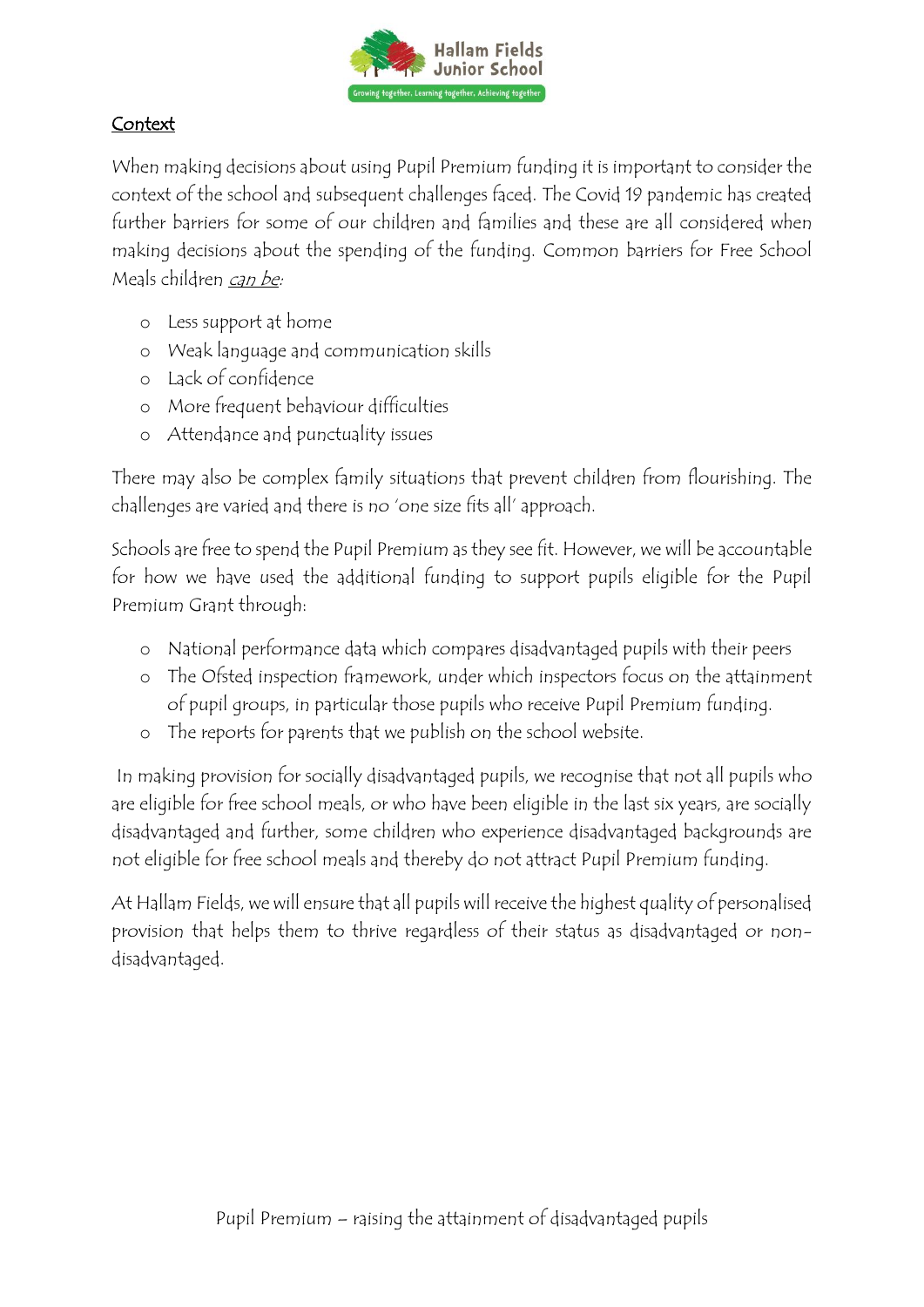



Pupil Premium – raising the attainment of disadvantaged pupils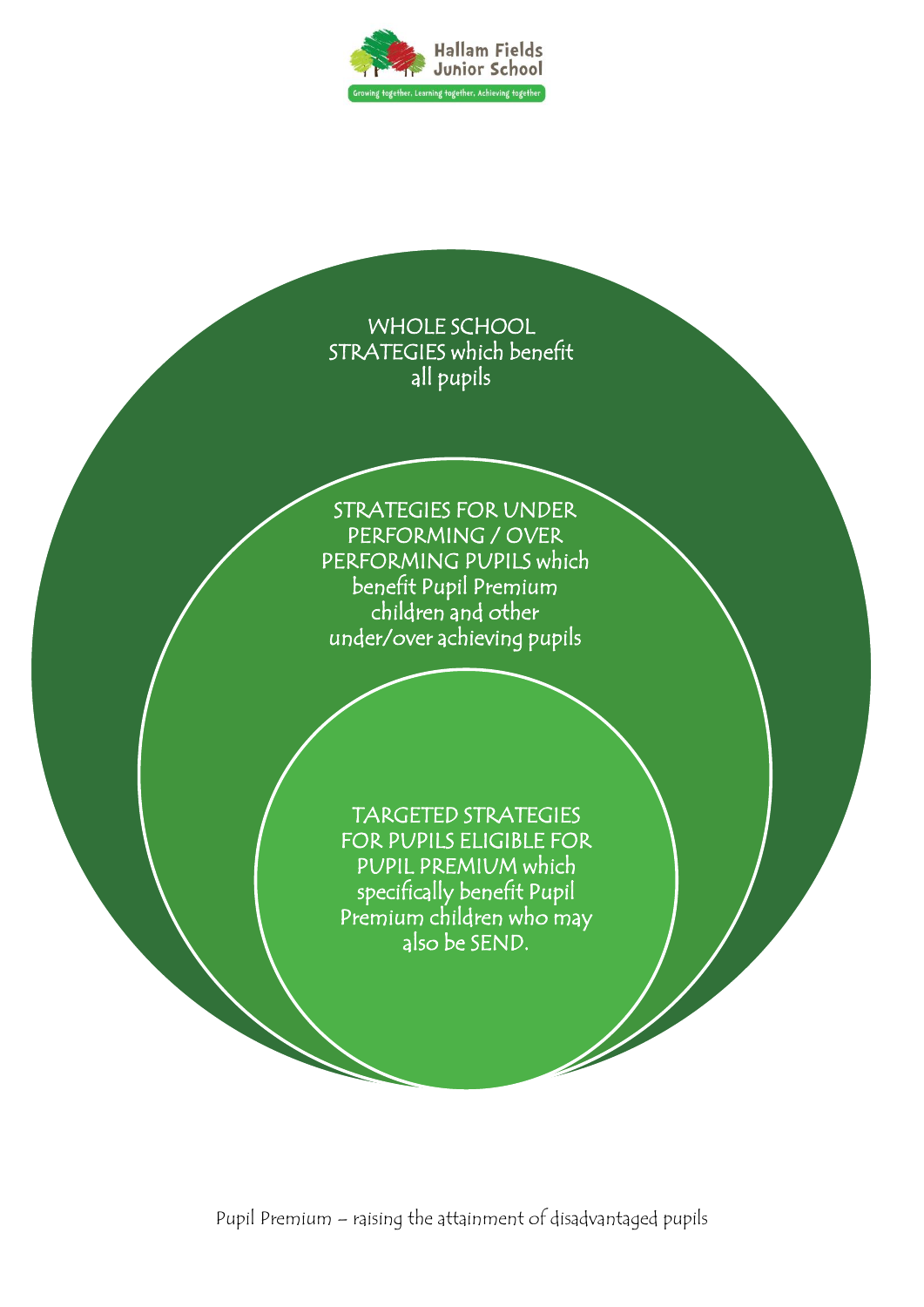

## Key Principles

By following the key principles below, we believe we can maximise the impact of our Pupil Premium spending.

We will provide a culture where:

- o Quality first teaching has the greatest impact on pupil outcomes
- o There are high expectations for all pupils
- o Staff are expected to have professional conversations about the needs of individual pupils
- o All staff are aware of who Pupil Premium children are, including those receiving the Ever 6 funding.
- o We recognise that not all pupils who are socially disadvantaged are registered for Free School Meals.

# Analysing data

We will ensure that.

- o All staff are involved in the analysis of data so that they are fully aware of strengths and weaknesses of the children in their class, cohort and across the school.
- o We use research to support us in determining the strategies that will be most effective.
- o Data is collated and assessed each half term, with aspirational targets for learners.
- o Children know their targets and can use these to focus on next steps to improve.
- o Data is used to ensure that underachievement at all levels is targeted, not just lower attaining pupils.

# Identification of pupils

We will ensure that:

- o ALL teaching staff and support staff are involved in the analysis of data and identification of pupils.
- o ALL staff are aware of who Pupil Premium and vulnerable children are.
- o ALL Pupil Premium children benefit from the funding, not just those who are underperforming.
- o Children's individual needs are considered carefully so that we provide support for those children who could be doing 'even better if...' (Pupil Premium Profiles)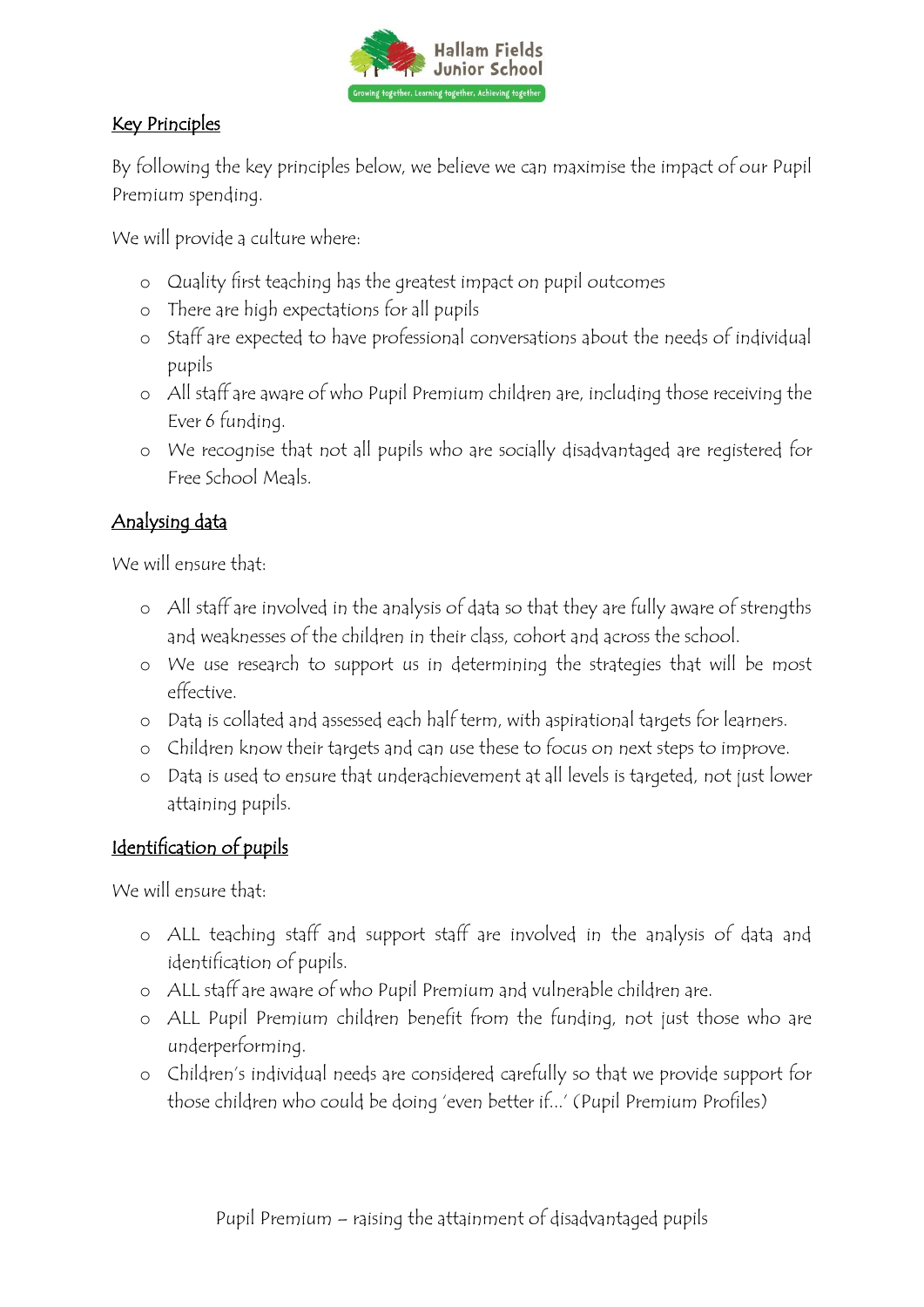

# Quality first teaching

At Hallam Fields, we will continue to ensure that all children across the school receive good teaching with increasing percentages of outstanding teaching achieved by using our leaders and through professional development to:

- o Ensure consistent implementation of the non-negotiables for planning, marking, targets and assessment.
- o Set high expectations through aspirational targets
- o Share good and better practice within the school and draw on external expertise.
- o Provide high quality CPD
- o Improve assessment through joint levelling and moderation across the year groups and with other schools.
- o Ensure support staff are timetabled effectively to deliver in class quality support or recovery focussed intervention.
- o Provide earlier identification and intervention.

## Personalised learning

We will ensure that the additional support we provide is effective by:

- o Looking at the individual needs of each child and identifying their barriers to learning – recorded on Pupil Premium profiles.
- o Ensuring additional support staff and class teachers communicate regularly.
- o Matching the skills of the staff and support staff to the interventions that they provide.
- o Ensuring support from external agencies if required.
- o Ensuring regular feedback to parents through parents' evenings, phone calls home and formal / informal meetings.

# Monitoring and evaluation

We will ensure that:

- o A wide range of data is used achievement data, pupils' work, observations, learning walks and pupil voice.
- o Assessment data is collected half-termly so that the impact of interventions can be monitored regularly.
- o Interventions are adapted or changed if they are not working.
- o Case studies are used to evaluate the impact of interventions.
- o The Headteacher and business manager maintain an overview of Pupil Premium spending and a governor is given responsibility for Pupil Premium.

Pupil Premium – raising the attainment of disadvantaged pupils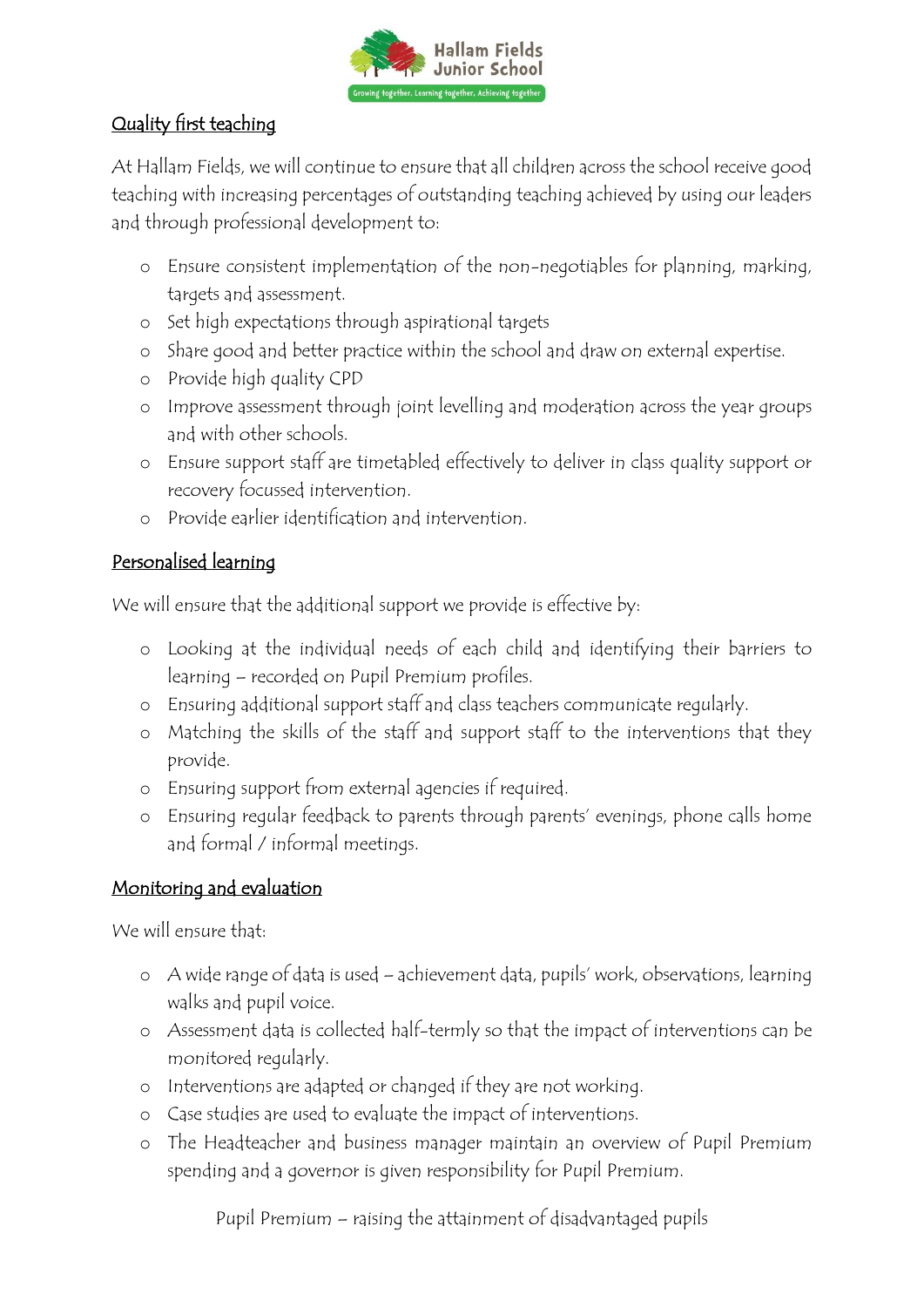

#### **Reporting**

We will report pupil premium via the strategy on the school website, through data analysis reports with both staff and governors, in governing body minutes and the Headteacher's newsletter.

When reporting about pupil premium funding we will include:

- 1. Information about the context of the school
- 2. Objectives for the year
	- o Analysis of data
	- o Use of research and reasons for decision making from sources such as Sutton Trust, Education Endowment Foundation and the DfE.
- 3. Nature and support of allocation
	- o Learning in the curriculum
	- o Social, emotional and behavioural issues.
	- o Enrichment beyond the curriculum
- 4. An overview of spending
	- o Total pupil premium grant received
	- o Total pupil premium grant spent
	- o Total pupil premium grant overspend/under spend
- 5. A summary of the impact of pupil premium grant
	- o Performance of disadvantaged pupils compared to national non-pupil premium comparisons.
	- o Other evidence. E.g. external reviews, Ofsted
	- o Case studies
	- o Implications for pupil premium spending the following year.

The Governing Body will consider the information provided and will ensure that there is an annual statement to parents on the school website outlining how the Pupil Premium funding has been used to address the issue of closing the gap for pupils eligible for Pupil Premium. This task will be carried out in line with the requirements published by the Department for Education.